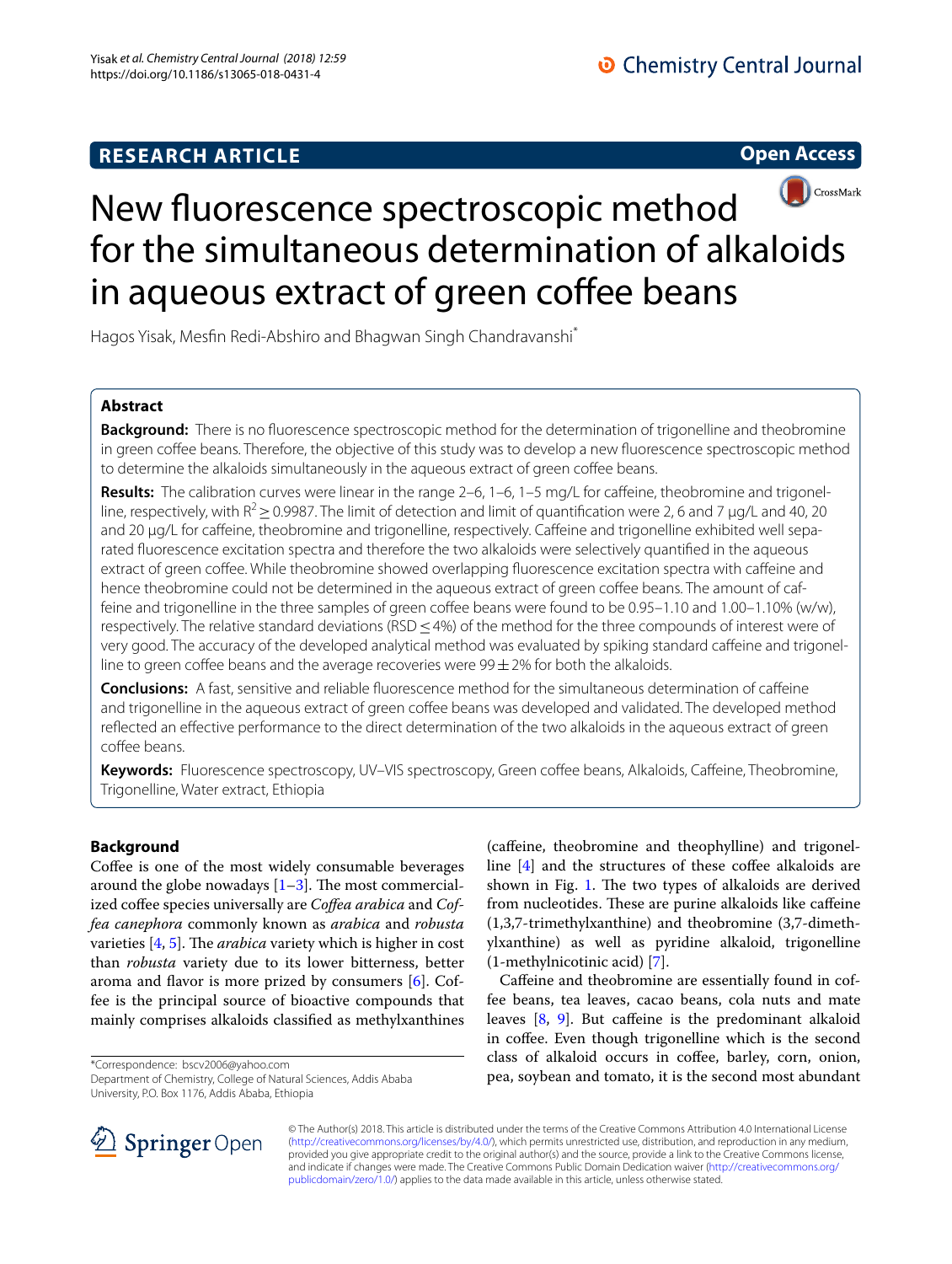

<span id="page-1-0"></span>alkaloid in coffee  $[9]$  $[9]$ . To determine the amount of coffee constituents like these of methylxanthines (cafeine and theobromine) as well as trigonelline in particular and to examine the quality, aroma and properties of coffee in general, developing sensitive, precise and accurate analytical method is worthwhile  $[6, 10]$  $[6, 10]$  $[6, 10]$  $[6, 10]$ . This is due to the fact that methylxanthines and trigonelline do have desirable contribution to the typical favor and aroma of coffee beverage  $[9]$  $[9]$  besides to their merit to human and animal health. For instance, methylxanthines (cafeine and theobromine) were reported to inhibit the elevation of body fat percentage in the developmental stage of rats, improve blood microcirculation and cardiovascular activities, use in the treatment of congestive heart failure and anginal syndrome, reduce the risk of coronary heart disease and stroke, decrease type 2 diabetes mellitus incidence and attribute relevant anti-cancer actions and potential  $[11]$  $[11]$ . In addition, caffeine is recognized as a stimulant to the central nervous system and is generally related with enhancement of alertness, learning capacity, relaxation, recreation, providing energy, decrease fatigue, performance enhancement, muscle relaxant when reasonably consumed  $[2, 12]$  $[2, 12]$  $[2, 12]$  $[2, 12]$ . Theobromine also stimulates the central nervous system to a lower degree than caffeine [[1\]](#page-6-0), usually used as smooth muscle relaxant and also causes dieresis [[13\]](#page-6-12). Trigonelline which is pyridine alkaloid derived from the methylation of the nitrogen atom of nicotinic acid does have hypoglycemic, hypolipidemic, sedative, anti-migraine, anti-bacterial, anti-viral, antitumor activities and is able to improve memory, hinder platelet aggregation [\[6](#page-6-4)] and anti-invasive activity against cancer cells [\[12](#page-6-11)].

The amount of alkaloids (caffeine, theobromine and trigonelline) in green coffee beans is influenced by numerous factors such as coffee variety, genetic properties of the cultivars, environmental factors (soil, altitude, sun exposure), climatic parameters (rainfall, temperature), maturity of the beans at harvest, harvesting method and agricultural practices (shade, pruning, fertilization)  $[14]$  $[14]$ . For instance, the amount of alkaloids found in green *arabica* coffee beans were reported in the range 0.87–1.38% (w/w), 0.0048–0.0094% (w/w) and 0.98–1.32% (w/w) for cafeine, theobromine and trigonelline, respectively [[9\]](#page-6-7) and another report revealed, 0.8–1.4% (w/w), 0.6–1.2% (w/w) for caffeine and trigonelline, respectively, while on the other hand, 1.7–4.0%  $(w/w)$ , 0.3–0.9%  $(w/w)$  for the respective alkaloids in green *robusta* coffee beans [\[15\]](#page-6-14). However, the content of theobromine in cofee is considerably lower than cafeine and is hardly ever investigated [\[4](#page-6-2)].

Many analytical methods were reported for the determination of alkaloids in coffee such as ultraviolet visible spectroscopy [\[16,](#page-6-15) [17\]](#page-6-16), Fourier transform near infrared spectroscopy [[17,](#page-6-16) [18](#page-6-17)], high performance liquid chromatography [\[6](#page-6-4), [9](#page-6-7)], electro analytical methods like voltammetry [[19\]](#page-6-18). But the spectroscopic methods are getting more attention in the mean time due to their rapidity, cost efectiveness, simplicity, reliability and ability to measure multiple components without tedious sample preparation. In addition, these methods are vastly applicable to determine food composition because of their suitability on regular activities [\[20,](#page-6-19) [21\]](#page-6-20). Among the spectroscopic methods, UV–VIS spectroscopy is the most widely used for the determination of caffeine in different types of coffee samples. However, UV–VIS spectroscopy is not applicable for the direct determination of cafeine in aqueous extract of cofee beans and hence requires selective extraction of cafeine into organic solvents like dichloromethane [[16](#page-6-15), [17](#page-6-16)]. Furthermore, there is no any report for the determination of trigonelline and theobromine in green coffee beans by UV–VIS spectroscopy. Although the FT-IR spectroscopy can be used for the direct determination of cafeine in aqueous extract of coffee beans, however, it is less sensitive than UV-VIS spectroscopy. Besides, there is no any report for the determination of trigonelline and theobromine in green coffee beans by FT-IR spectroscopy. The literature survey also revealed that there is no fuorescence spectroscopic method for the simultaneous determination of alkaloids in green coffee beans. Therefore, the objective of this study was to develop a new fuorescence spectroscopic method to determine alkaloids simultaneously in the aqueous extract of green coffee beans.

# **Experimental**

# **Chemicals and samples**

The chemicals and reagents used were of analytical grade. Cafeine (J.T. Baker Chemical Company (Phillipsburg, USA), theobromine (Sigma-Aldrich, Italy) and trigonelline hydrochloride (Sigma-Aldrich, Switzerland) were used as received. Three *arabica* green coffee bean samples were collected from the Southern Nations, Nationalities and Peoples Region (SNNPR), Ethiopia, specifcally from Abosto (Sidama), Gedeo zone and Wendogenet (Sidama). Distilled water was used as a solvent throughout the study.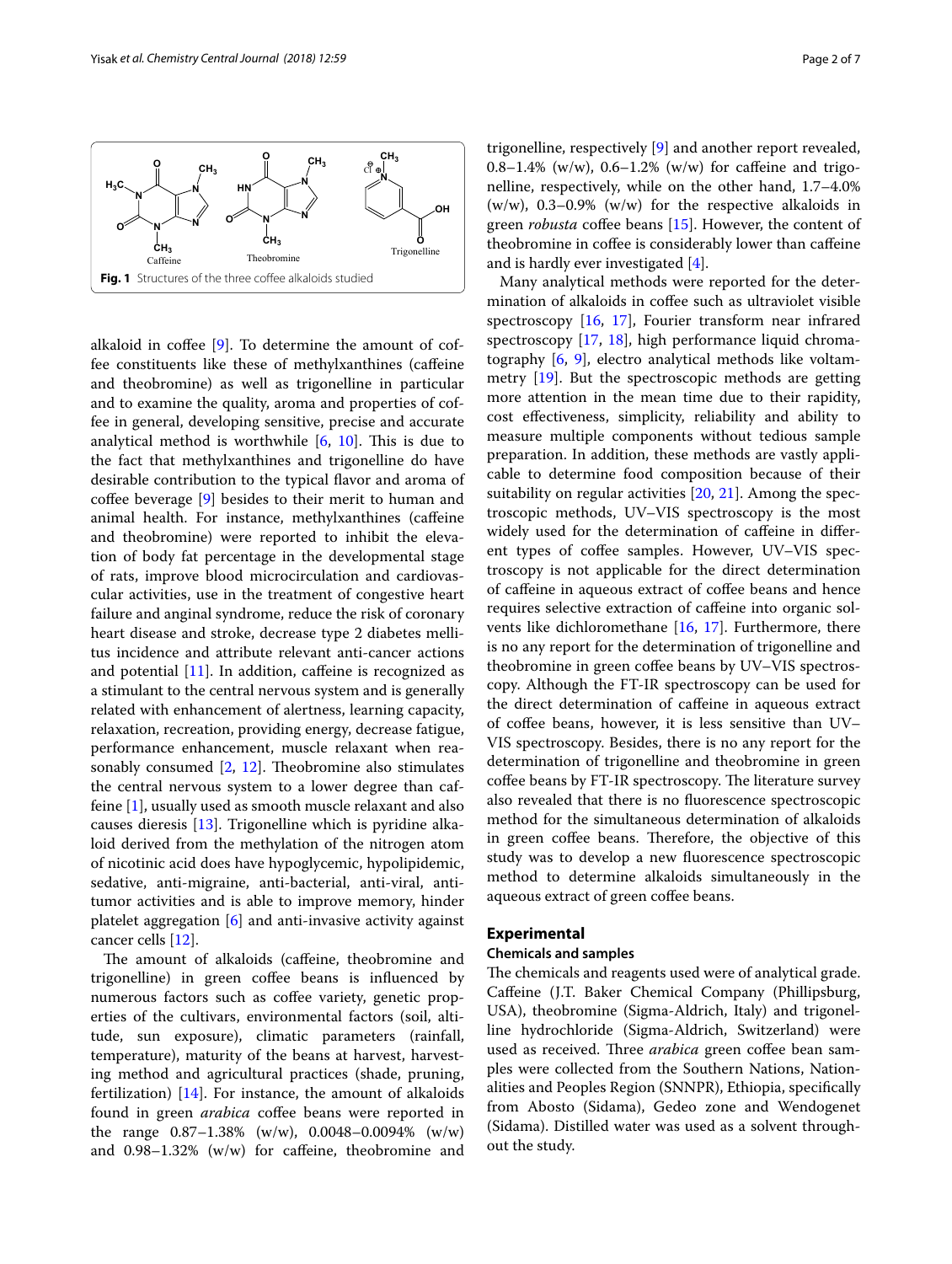## **Instruments and apparatus**

The fluorescence emission and excitation spectra of the standards and samples of the compounds of interest (cafeine, theobromine and trigonelline) were obtained using 1 cm path length with four side transparent quartz cuvette and recorded on Perkin Elmer Hitachi Spectrofuorimeter (Flouromax-4, Spectrofuorimeter, USA) with a xenon lamp source interfaced to a computer supplied to origin data manager software. The excitation response of the standard solutions was also scanned by Perkin Elmer UV-VIS-NIR Spectrophotometer. The light source for the Perkin Elmer UV–VIS–NIR Spectrophotometer was a deuterium discharging lamp for the UV range and a tungsten-halogen lamp for visible range. Hence, a double beam UV–VIS–NIR Spectrometer, Perkin Elmer Lambda 950 (Perkin Elmer, Llantrisant, CF728YW, and UK) which was operated by Perkin Elmer, UV win Lab software was used. All the experimental data were analyzed by using origin software (version 6).

# **Preparation of standard alkaloid solutions**

Standard solutions of cafeine, theobromine and trigonelline were prepared by weighing 0.100 g of the standards separately on an electronic balance and dissolved in 400 mL distilled water in separate 500 mL beakers. Solubility was facilitated by magnetic stirrer with hot plate  $({\sim}40 \text{ °C})$  for caffeine and theobromine since they are slightly soluble in water but trigonelline is completely soluble in water without applying stirrer. The solution was allowed to cool down to the room temperature (22 °C) for the solutions of the two alkaloid (caffeine and theobromine) standards. The solution was transferred to 1000 mL separate volumetric fasks and diluted with distilled water up to the mark. The intermediate solutions for the three alkaloid standards were prepared by diluting 25 mL of the stock solution to 100 mL in separate volumetric fasks to produce 25 mg/L concentration of the respective alkaloids.

The working standard solutions for calibration were prepared by diluting 2000, 3000, 4000, 5000 and 6000 µL, 1000, 2000, 3000, 4000 and 6000 µL, 1000, 2000, 3000,  $4000$  and  $5000 \mu L$  of caffeine, theobromine and trigonelline intermediate solution, respectively to 25 mL with distilled water to get concentrations of 2, 3, 4, 5 and 6 mg/L, 1, 2, 3, 4, and 6 mg/L, 1, 2, 3, 4, and 5 mg/L of caffeine, theobromine and trigonelline, respectively. The working standard solutions were run in triplicates in the suitable spectral ranges selected for this study to collect the desired data.

#### **Preparation of green cofee beans samples**

The three green coffee bean samples were ground using mortar and pestle and screened via 300 μm sieve in order to have uniform texture. A 0.2 g of the ground green coffee powder was dissolved in 40 mL of distilled water. The solution was stirred for one and half hour using magnetic stirrer over hot plate ( $\sim$  40 °C) to dissolve the alkaloids of green coffee powder. The solution was filtered through Whatman flter paper to separate the insoluble particles from the solution. The filtrate (clear solution) was taken for quantitative determination of cofee alkaloids by the developed method (fuorescence).

# **Determination of limit of detection (LOD) and limit of quantifcation (LOQ)**

The limit of detection (LOD) and limit of quantification (LOQ) of the developed method (fuorescence) were determined with respect to the alkaloids by preparing 1 mg/L of standard solutions and flled in the quartz cuvette followed by rinsing ten times using the solvent (distilled water) and then fnally the quartz cuvette was flled by distilled water (solvent) and scanned ten times in the selected range by adjusting the accumulation scan at 20, slit width 15 nm to collect data. The LOD and LOQ were computed three times and ten times, respectively, of the standard deviation of the background signal from ten measurements divided by the slope of the calibration equation.

# **Determination of cafeine, theobromine and trigonelline in aqueous extract of green cofee beans**

To determine the amount of alkaloids in the aqueous extract of green coffee beans, calibration curves were established for each compounds of interest from the series of concentrations (2–6, 1–6 and 1–5 mg/L) of caffeine, theobromine and trigonelline standards, respectively. The fluorescence excitation spectra were recorded at the typical absorption band obtained around 275, 276 and 267 nm for cafeine, theobromine and trigonelline, respectively. The concentration of caffeine, theobromine and trigonelline in the aqueous extract of green coffee beans were determined from the respective calibration curves.

# **Results and discussion**

#### **Spectral characteristics of cofee alkaloid standards**

Cafeine, theobromine and trigonelline standard solutions were scanned by UV–VIS and fuorescence spectroscopic methods to determine their maximum excitation and emission wavelength. The alkaloid standards were scanned in the UV–VIS method over the free spectral range (200–400 nm) by fxing the lamp change at 319.20 nm, scan speed at 266.75 nm/min and slit width at 2 nm. The UV–VIS excitation and fluorescence emission spectra of the three alkaloids are shown in Figs. [2](#page-3-0) and  $3$ , respectively. The maximum UV–VIS excitation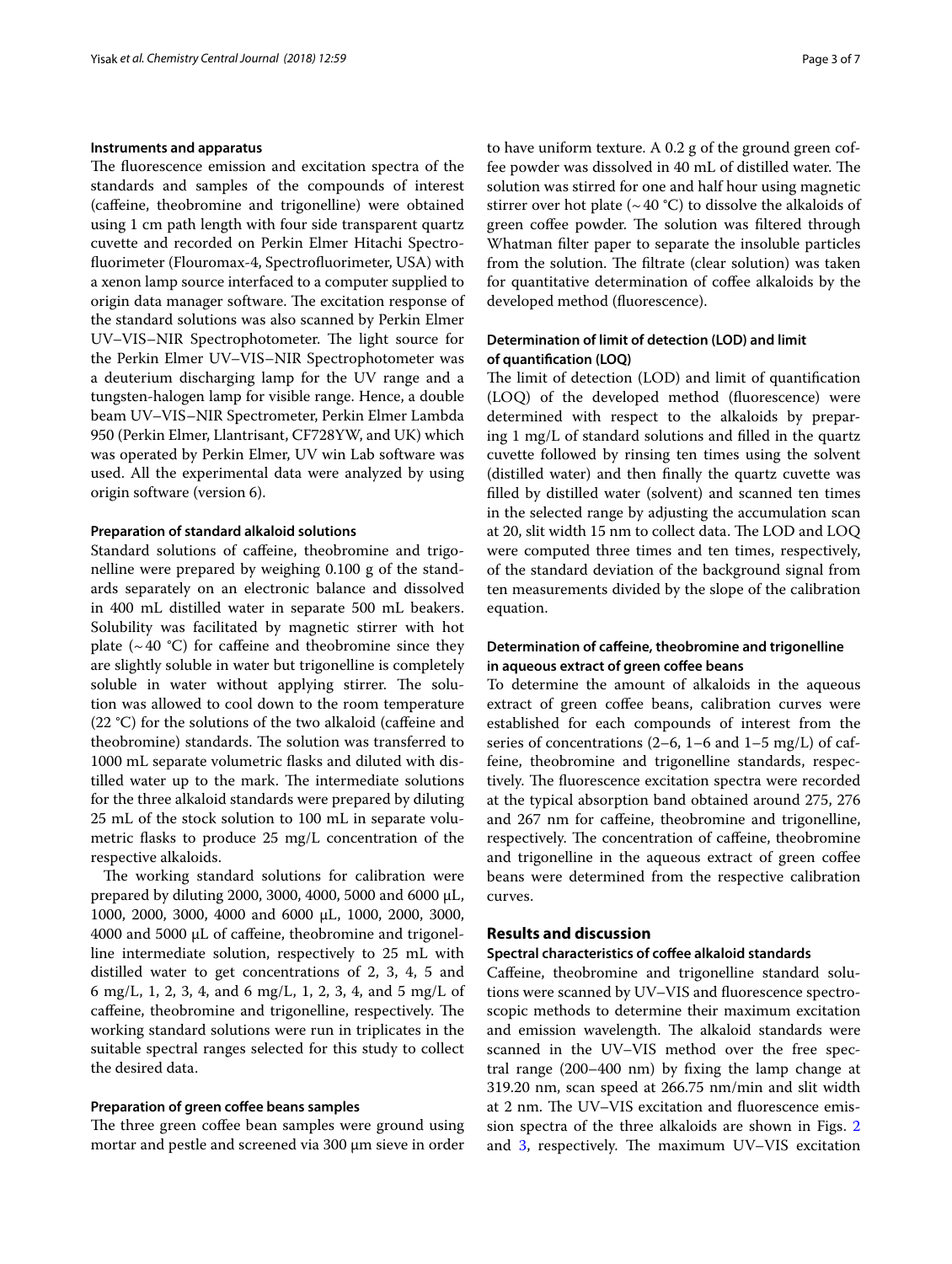bands were obtained at 272.89 nm (caffeine), 272.73 nm  $(theobromine)$  and 264.59 nm  $(trigoneline)$ . The spectral response of UV–VIS method indicated that the two alkaloids (caffeine and theobromine) were overlapped which cannot be diferentiated by using this method as shown in Fig. [2](#page-3-0). Besides, the standard solutions were also run by fuorescence method both in the excitation and emission spectral acquisition modes. Once, the maximum excitation spectral response of the alkaloids were collected from the UV–VIS method, the maximum emission spectral results were also collected from fuorescence method by running the standard solutions of the individual alkaloids over the range 340–420, 320–500 and 300–450 nm for cafeine, theobromine and trigonelline, respectively. The fluorescence emission spectral responses were found at 386, 410 and 370 nm for the respective alkaloids. Therefore, fluorescence method which is very sensitive and fast one was able to diferentiate the three coffee alkaloids in the emission spectral acquisition mode by using water as a solvent. Hence, fuorescence method was selected and developed to determine the three coffee alkaloids in this study.

# **Selection of working spectral acquisition mode and ranges for the three cofee alkaloids**

To identify the maximum emission wavelength  $(\lambda_{emi})$ of the three alkaloids by the developed method (fuorescence) using distilled water as a solvent, systematic study was made by scanning the standard and sample solutions in the spectral acquisition emission mode of the method. The maximum emission wavelength was obtained at 386, 410 and 370 nm for cafeine, theobromine and trigonelline, respectively, which was far from

<span id="page-3-0"></span>

Rayleigh and Raman scattering. To conduct quantitative determination of the alkaloids in the aqueous extract of green coffee beans using the newly developed method, the fuorescence excitation spectral acquisition mode was used. This was due to the reason that the emission spectral acquisition mode was highly exposed to fuctuation (correlation coefficients of calibration curves,  $R^2$  < 0.67 and the RSD>15%) than the excitation spectral acquisition mode (correlation coefficients of calibration curves,  $R^2$  > 0.999 and the RSD  $\leq$  4%). Hence, all the standard and sample solutions were scanned in the fuorescence excitation spectral acquisition mode in the range 255–295, 260–290 and 245–286 nm for cafeine, theobromine and trigonelline, respectively, to construct calibration curves for the determination of the amount of alkaloids in the aqueous extract of green coffee beans using the calibration equation.

# **Analytical characteristics**

In fuorescence spectroscopic measurement, highly concentrated solutions are not suitable, because fuorescence is very sensitive method and needs low concentration as far as inner flter efect is occurred in which molecules of the solution as a whole is not uniformly exciting and then emitting. The standard and sample solutions were scanned in triplicate in the fuorescence excitation spectral acquisition mode within the required ranges by fxing the maximum emission wavelength at 386, 410, 370 nm, slit width at 15 nm and accumulation scan 20 for cafeine, theobromine and trigonelline, respectively, to collect the desired data throughout the entire study.

The calibration curves for the developed method (Figs. [4,](#page-4-1) [5](#page-4-2) and [6](#page-4-3)) were linear with calibration equations of  $y=0.174x+0.682$ ,  $y=1.460x+6.492$  and  $y=0.537x+5.123$ , where, y designates fluorescence excitation intensity and x indicates concentration in mg/L. The linearity of the calibration curves were evaluated based on the magnitude of coefficient of determination  $(R^2=0.9998, 0.9987$  and 0.9990 for caffeine, theobromine and trigonelline, respectively).

The amount of caffeine and trigonelline in aqueous extract of green coffee beans were determined by diluting the sample solution [0.2 g in 40 mL solvent (distilled water)] 15 and 50 times and scanned the diluted solution by the fuorescence method to collect the required data and the concentration of the alkaloids were determined using the calibration equations. The percentage caffeine and trigonelline in the green coffee beans were calculated from the concentration of the alkaloids in the aqueous extract of green coffee beans. The results obtained from the triplicate measurements were  $0.95-1.01\%$  (w/w) for caffeine and  $1.00-1.10\%$  (w/w) for trigonelline which are comparable with the literature results reported in the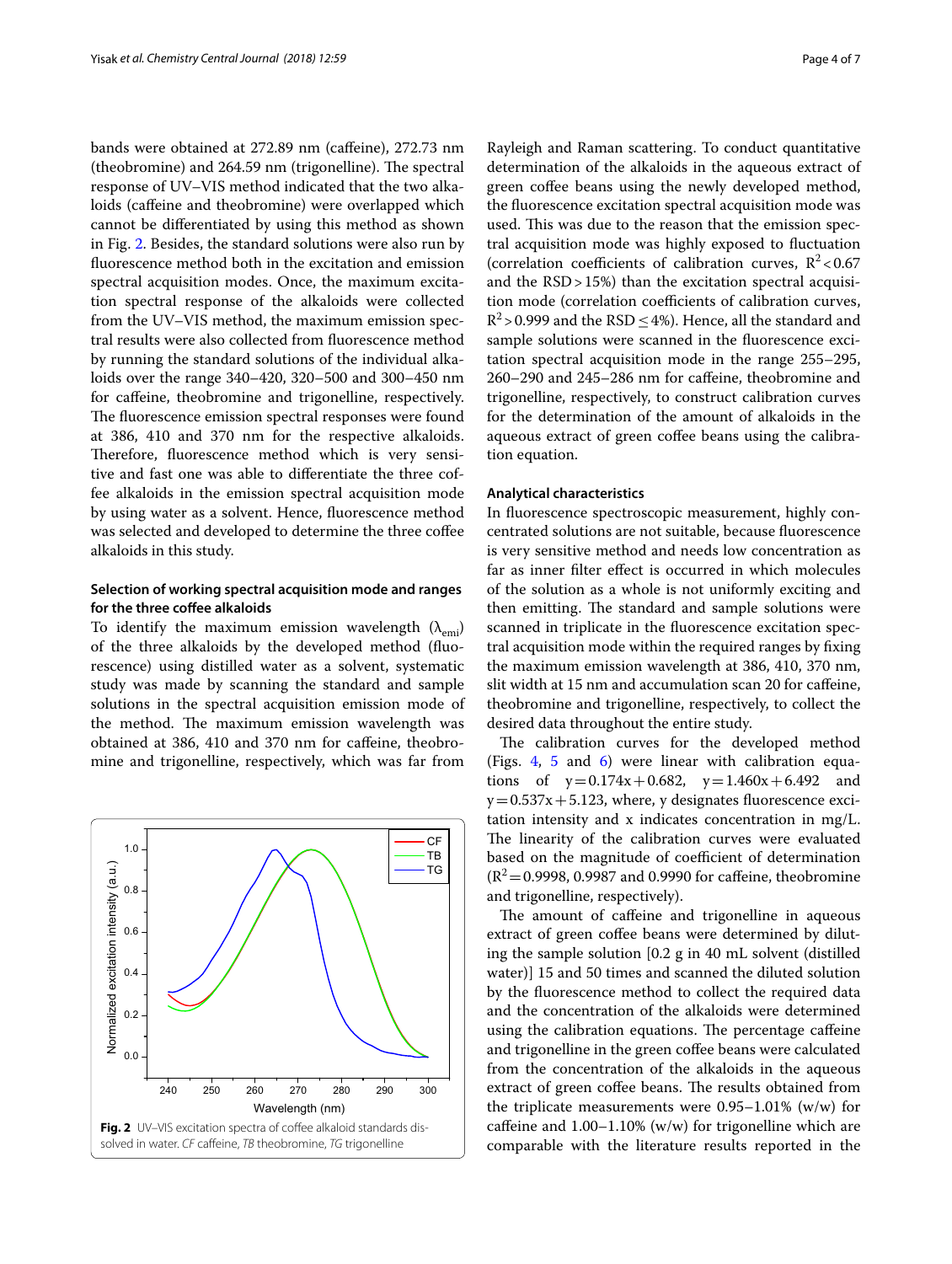

<span id="page-4-0"></span>

<span id="page-4-2"></span><span id="page-4-1"></span>



<span id="page-4-4"></span><span id="page-4-3"></span>**Table 1 Amount of alkaloids in green cofee beans obtained by fuorescence method**

| Origin of green<br>coffee beans<br>sample | Alkaloid in green<br>coffee beans<br>sample | Amount of alkaloid in green<br>coffee beans sample<br>(mean $\pm$ SD) %w/w |  |
|-------------------------------------------|---------------------------------------------|----------------------------------------------------------------------------|--|
| Abosto (Sidama)                           | Caffeine                                    | $0.95 + 0.004$                                                             |  |
|                                           | Trigonelline                                | $1.01 + 0.01$                                                              |  |
| Gedeo zone                                | Caffeine                                    | $1.01 \pm 0.004$                                                           |  |
|                                           | Trigonelline                                | $1.10 \pm 0.01$                                                            |  |
| Wendogenet                                | Caffeine                                    | $0.98 + 0.02$                                                              |  |
| (Sidama)                                  | Trigonelline                                | $1.03 \pm 0.005$                                                           |  |

ranges 0.87–1.38% (w/w) for cafeine and 0.98–1.32% (w/w) for trigonelline [[9\]](#page-6-7),  $0.8-1.4\%$  (w/w) for caffeine and  $0.6-1.2\%$  (w/w) for trigonelline [[15\]](#page-6-14),  $0.90-1.10\%$ (w/w) for caffeine  $[22]$  $[22]$ , 0.80–1.40% (w/w) for caffeine and 0.60–1.20% (w/w) for trigonelline [[23](#page-6-22)]. The results of the present study are given in Table [1](#page-4-4). However, theobromine was not quantified in the green coffee beans because of its overlapping fuorescence excitation wavelength with that of cafeine as shown in Fig. [7.](#page-5-0) But it is possible to quantify theobromine in any real sample with lower amount (does not contain) of cafeine.

If green coffee beans contain smallest amount of caffeine  $(0.5\%$  w/w as reported by Demissie et al. [[16\]](#page-6-15) and highest amount of theobromine (0.01% w/w as reported by Mehari et al.  $[9]$  $[9]$ , the error involved in the measurement of cafeine in the presence of theobromine will be approximately 2%. Therefore, the maximum error that might occur in the determination of lowest amount of caffeine  $(0.5\% \t{w/w})$  in green coffee beans containing maximum amount of theobromine (0.01% w/w) will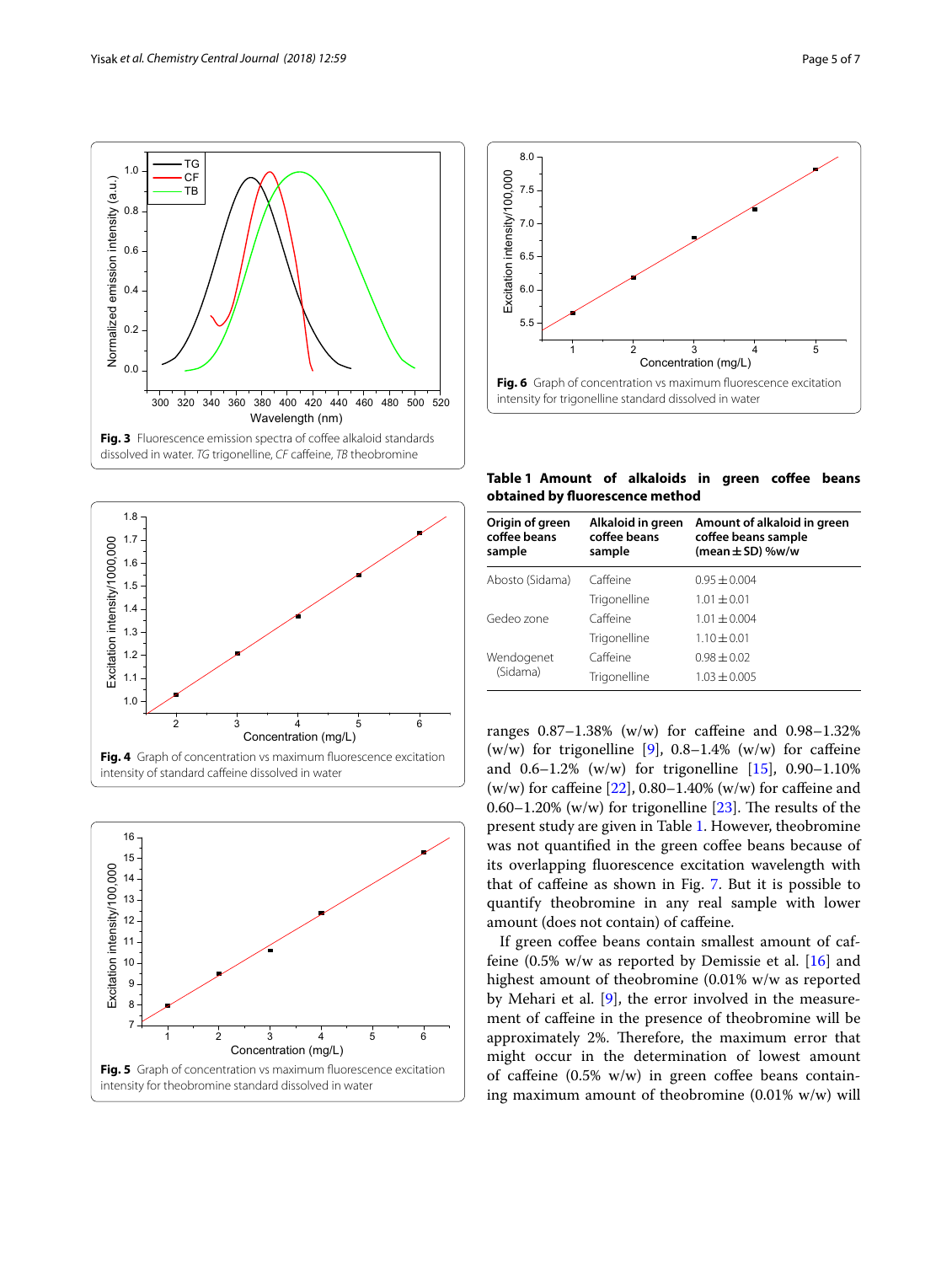

<span id="page-5-0"></span>be 2% which is within the acceptable range. Hence, the interference of theobromine in quantifcation of cafeine can easily be ignored.

# **Method validation**

The validity of the developed fluorescence method for determining the alkaloids was evaluated in terms of the basic parameters; linearity, limit of detection (LOD), limit of quantifcation (LOQ), precision (% RSD) and accuracy (% recovery) done in triplicates. The calibration curves were linear over the range 2–6, 1–6 and 1–5 mg/L for cafeine, theobromine and trigonelline, respectively. The correlation coefficient  $(R^2)$  was 0.9998, 0.9987 and 0.9990, respectively, for the alkaloids and revealed strong relationship among the concentration ranges.

The LOD and LOQ were 2, 6 and 7  $\mu$ g/L and 40, 20 and 20  $\mu$ g/L for caffeine, theobromine and trigonelline, respectively. The reproducibility of the method was evaluated by scanning the lower end of calibration curve's concentration ten times and calculating the coefficient of variation or relative standard deviation (RSD) and the results found were 3, 3 and 4% for cafeine, theobromine and trigonelline, respectively. The accuracy of the developed analytical method was evaluated by spiking 0.2 mL of 2 mg/L caffeine and trigonelline standard solutions to 1 mL of the aqueous extract of green coffee beans

<span id="page-5-1"></span>

|  |  |  | Table 2 Recovery results of caffeine and trigonelline by the developed fluorescence method |
|--|--|--|--------------------------------------------------------------------------------------------|
|--|--|--|--------------------------------------------------------------------------------------------|

| Origin of green coffee<br>beans sample | Type of alkaloid<br>in the sample | Amount of alka-<br>loid in the sample<br>before spiking (mg/L) | Amount of alkaloid<br>added (mg/L) | Amount of alkaloid<br>found after spiking<br>(mq/L) | Recovery $(\%)$ (n = 3) |
|----------------------------------------|-----------------------------------|----------------------------------------------------------------|------------------------------------|-----------------------------------------------------|-------------------------|
| Abosto (Sidama)                        | Caffeine                          | 67.1                                                           |                                    | 69.1                                                | $102 \pm 3$             |
|                                        | Trigonelline                      | 73.3                                                           |                                    | 75.2                                                | $96.0 \pm 3$            |
| Gedeo zone                             | Caffeine                          | 59.3                                                           |                                    | 61.2                                                | $94.0 \pm 2$            |
|                                        | Trigonelline                      | 124                                                            |                                    | 126                                                 | $99.0 \pm 2$            |
| Wendogenet (Sidama)                    | Caffiene                          | 73.2                                                           |                                    | 75.2                                                | $101 \pm 2$             |
|                                        | Trigonelline                      | 93.2                                                           |                                    | 95.2                                                | $102 \pm 2$             |

<span id="page-5-2"></span>

|  | Table 3 Comparison of LOD, LOQ, RSD and percentage recovery of the developed method with the literature methods |  |
|--|-----------------------------------------------------------------------------------------------------------------|--|
|  |                                                                                                                 |  |

| Compound     | LOD (µq/L)    | $LOQ$ ( $\mu$ g/L) | <b>RSD (%)</b> | Recovery (%)      | Method       | References |
|--------------|---------------|--------------------|----------------|-------------------|--------------|------------|
| Caffeine     | 3610          | 10,940             | 1.7            | $95 + 7$          | HPLC-DAD-MS  | $[4]$      |
| Theobromine  | 30            | 100                | 6.5            | $97 + 3$          |              |            |
| Trigonelline | 3770          | 11,420             | 1.0            | $102 \pm 2$       |              |            |
| Caffeine     | 80            |                    | $0.20 - 6.2$   | $99 \pm 3$        | HPLC-UV      | $[9]$      |
| Theobromine  | 140           |                    | $2.8 - 9.1$    | $103 + 6$         |              |            |
| Trigonelline | 260           |                    | $1.1 - 5.0$    | $99 + 5$          |              |            |
| Caffeine     | 11.9          | 39.6               | $2.1 - 4.7$    | $97 + 4$          | LC-MS        | $[12]$     |
| Theobromine  |               | $\equiv$           | $\equiv$       | $\equiv$          |              |            |
| Trigonelline | 36.4          | 121.5              | $3.2 - 3.5$    | $140 \pm 16$      |              |            |
| Caffeine     | $\mathcal{P}$ | 40                 | 3              | $99 + 2$          | Fluorescence | This study |
| Theobromine  | 6             | 20                 | 3              | $\qquad \qquad -$ |              |            |
| Trigonelline | 7             | 20                 | 4              | $99 + 2$          |              |            |